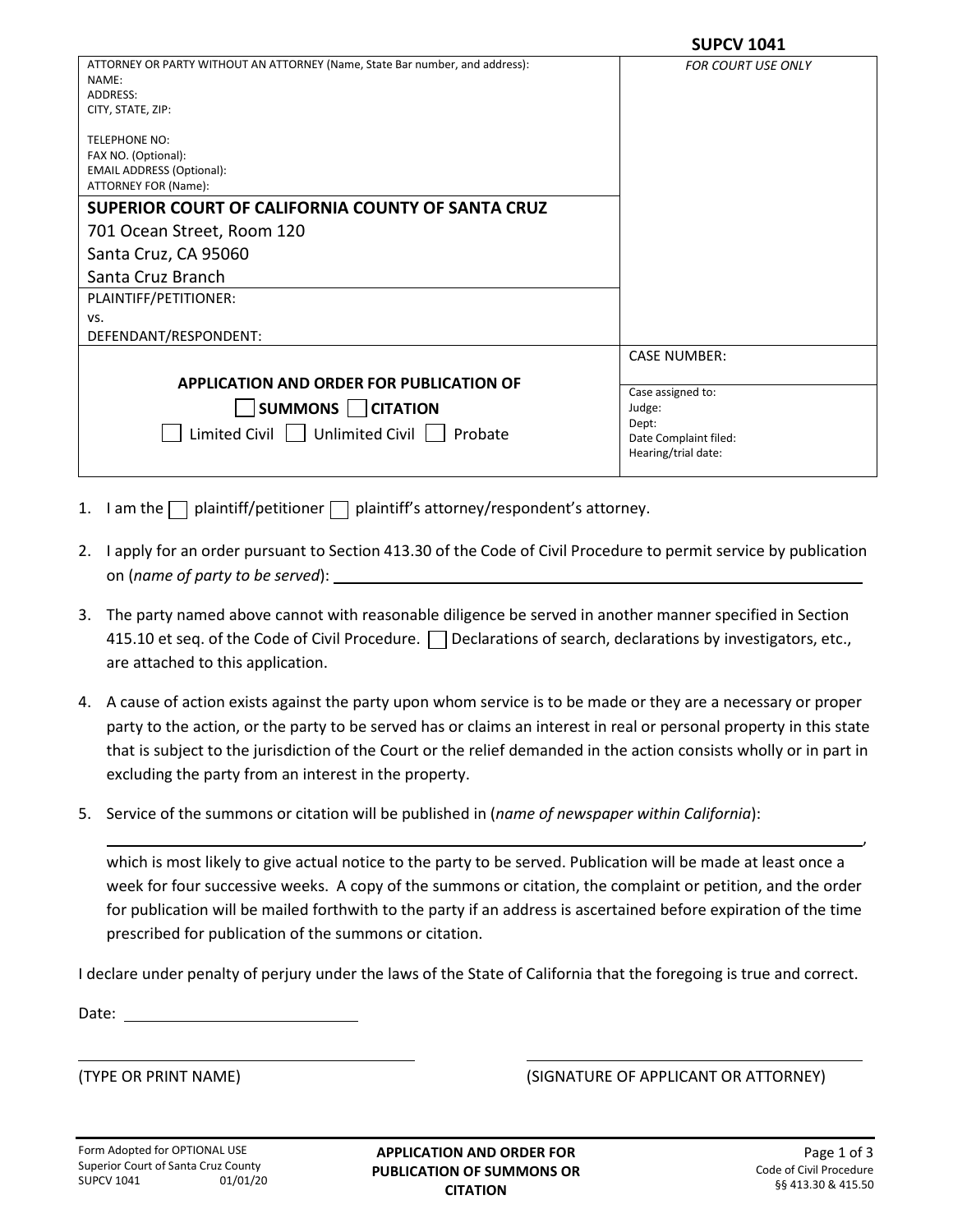| <b>PLAINTIFF:</b> | <b>CASE NUMBER:</b> |
|-------------------|---------------------|
| DEFENDANT:        |                     |

State below the reasonable attempts to serve the defendant/respondent/citee. If the service could not be made because the dwelling house, normal place of abode, or the usual place of business of the defendant/respondent/citee is unknown, state below the efforts made to determine these locations. If necessary, attach declarations of search, declarations by investigators, etc., to this declaration.

| Date executed             | at                                                                                                                                                                                                                                                                                                                                                   | California                                                                                                                                                                                                                                                  |
|---------------------------|------------------------------------------------------------------------------------------------------------------------------------------------------------------------------------------------------------------------------------------------------------------------------------------------------------------------------------------------------|-------------------------------------------------------------------------------------------------------------------------------------------------------------------------------------------------------------------------------------------------------------|
|                           | I declare under penalty of perjury under the laws of the State of California that the foregoing is true and correct.                                                                                                                                                                                                                                 |                                                                                                                                                                                                                                                             |
| (Print Name of Declarant) | (Signature of Declarant)                                                                                                                                                                                                                                                                                                                             |                                                                                                                                                                                                                                                             |
|                           | IF COMPLAINT OR PETITION IS NOT VERIFIED, THE DECLARATION OF MERITS BELOW MUST ALSO BE COMPLETED.                                                                                                                                                                                                                                                    |                                                                                                                                                                                                                                                             |
|                           |                                                                                                                                                                                                                                                                                                                                                      | states: I am the plaintiff or petitioner in the above-mentioned action. I have fully and fairly stated the facts of said case to<br>who is my counsel and I am informed and believe that with the set of the set of the set of the set of the set o<br>is a |
|                           | necessary party to my complaint or petition on file herein, or the complaint or petition correctly states a cause of action<br>against defendant/respondent and is incorporated herein by reference as though fully set out. I declare under penalty of<br>perjury under the laws of the State of California that the foregoing is true and correct. |                                                                                                                                                                                                                                                             |
| California                |                                                                                                                                                                                                                                                                                                                                                      |                                                                                                                                                                                                                                                             |
| (Print Name of Declarant) |                                                                                                                                                                                                                                                                                                                                                      | (Signature of Declarant)                                                                                                                                                                                                                                    |
|                           |                                                                                                                                                                                                                                                                                                                                                      |                                                                                                                                                                                                                                                             |

**APPLICATION AND ORDER FOR PUBLICATION OF SUMMONS OR CITATION**